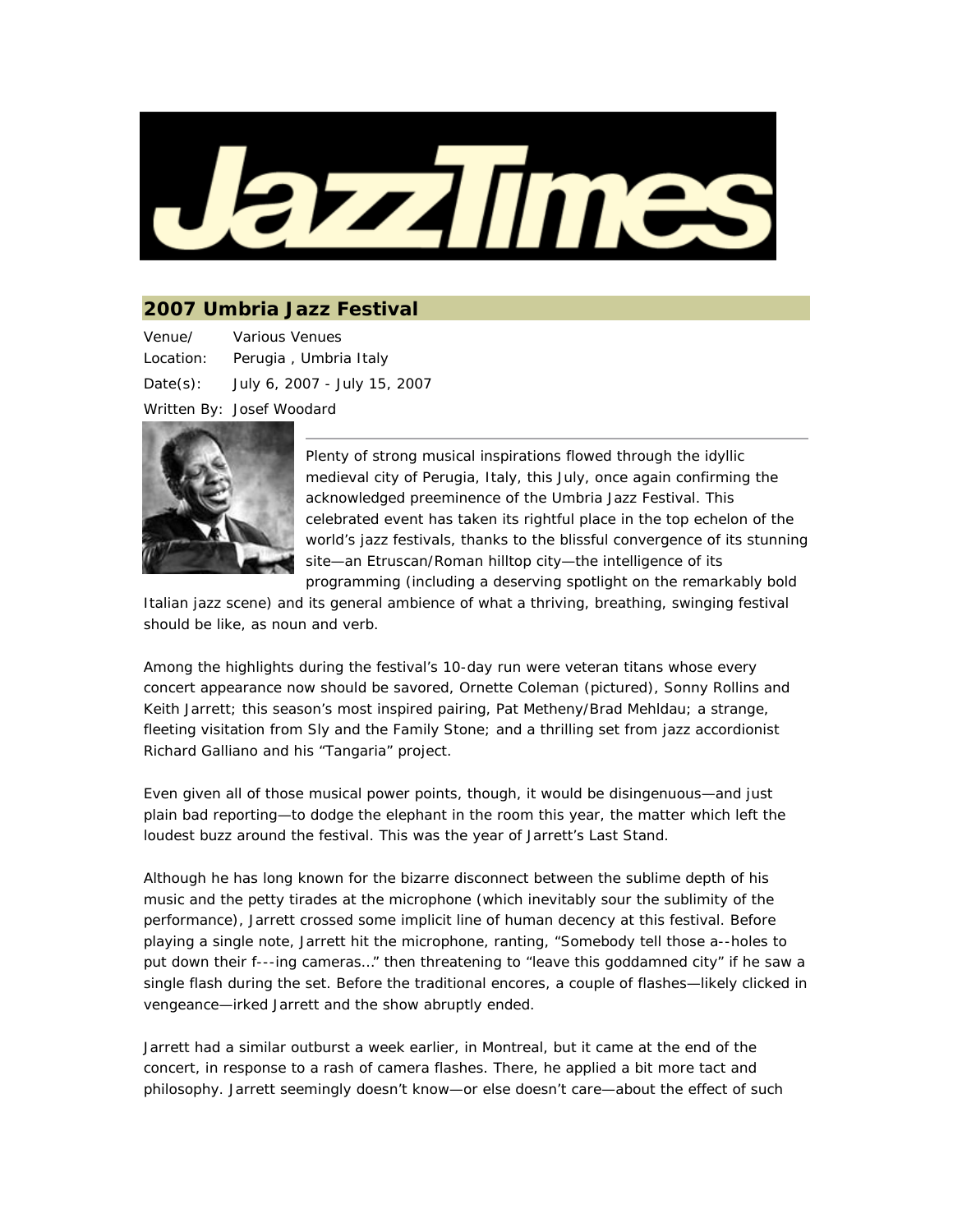caustic babblings in his otherwise profound stage encounters. In Perugia, the effect was one of toxic misanthropy and a wafting of Ugly Americanism. It may behoove him to check into human relations rehab.

Of course, as expected, Jarrett then played beautifully, especially on an extended take of "I'm Going to Laugh You Right Out of My Life," an inspired version of John Lewis' "Django," and a genuinely joyous run through "Joy Spring." The classic Jarrett attributes of enlightened time and touch were well in place. His bandmates seemed a bit off, by their high standards: Gary Peacock was having some problems with intonation and rushing, and Jack DeJohnette was off his mark, even ending one tune prematurely, leaving Jarrett trailing off with a few notes of a head. It was a strange, strained evening, to say the least.

The next morning in the press room, the announcement came that festival director Carlo Pagnotta had officially, permanently banned Jarrett from the festival, with which Jarrett had a 30-plus year relationship. Simultaneously that morning, Ornette Coleman strolled into the press room in his left-of-center finery, to pay respects to photographer Elena Carminati and writer Vittorio Franchini. They were launching their elegant coffee table book *Jazz Tales*, with a foreward by Coleman. Asked for a comment, Coleman unfolded into one of his extended, life affirming stream-of-consciousness "verbal solos," putting the brave translator to the test.

That night, Coleman was greeted enthusiastically by the crowd in the Arena Santa Giuliani, despite the built-in challenges of Ornette's "harmolodic" music. We got a clear sense that his warmth and humility made him a healing agent at the festival: He was the anti-Keith.

Coleman's loose-fit avant-garde concept has always been friendly to both general and specialized audiences, so visceral and grounded are his oblique musical flights. Here, the band included—count 'em—three bassists, and drummer/son Denardo Coleman. His set included old favorites, "Turnaround," and a rather cheerful "Lonely Woman," and he closed the show by bringing up volunteer singers from the audience. Talk about actually reaching out to the people rather than spitting at them. One sang a Polish folk song and a woman ended with "Amazing Grace," as the band wriggled harmolodically around the hymn.

In a chance meeting of the masters, in the central Hotel Brufani lobby, Ornette ran into Sonny Rollins, and kissed his hand. That night in the Arena, Rollins was fine form, although he didn't deliver one of his signature epic solos summing up the history of the tenor saxophone (a history he helped write). Of particular interest these days in Rollins' performance is the growing intrigue of solo work by guitarist Bobby Broom and trombonist Clifton Anderson.

Metheny-Mehldau's generous Arena concert the following night—possibly the best overall show of the festival—demonstrated the innate compatibility of the pairing. Both naturalistic virtuosos on their respective instruments, they share instincts of romantic lyricism and a willingness to stretch into "out" zones, without losing connection to an essential emotional directness. They really need to keep meeting like this.

From the Italian front, there were numerous revelations for those of us with more access to